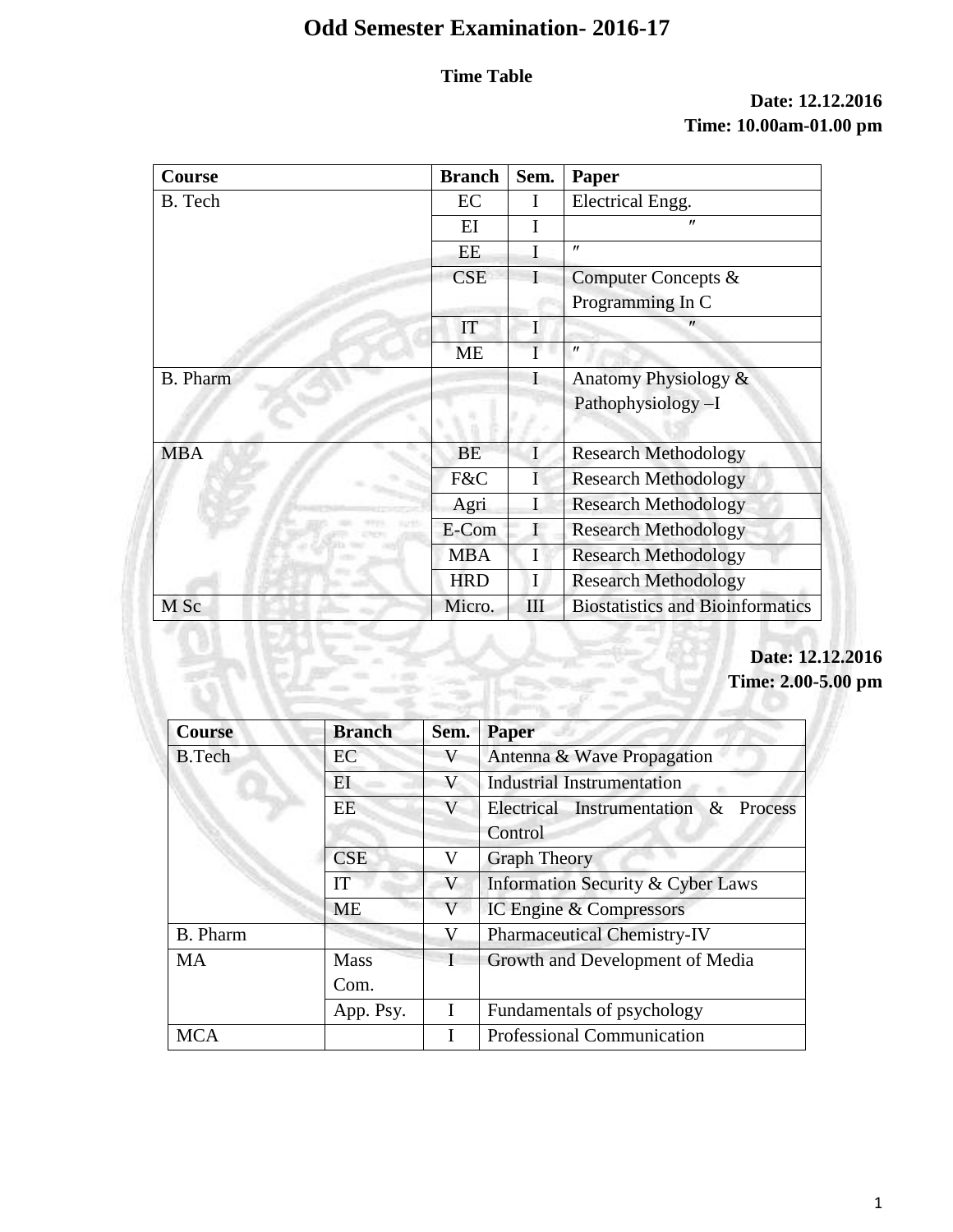**Date: 14.12.2016 Time: 10.00 am-01.00 pm**

| <b>Course</b>   | <b>Branch</b> | Sem. | Paper                                                  |
|-----------------|---------------|------|--------------------------------------------------------|
| <b>B.Tech</b>   | EC            | Ш    | Laser                                                  |
|                 | EI            | Ш    | Laser                                                  |
|                 | EE            | Ш    | Mathematics-III                                        |
|                 | <b>CSE</b>    | III  | $^{\prime\prime}$                                      |
|                 | IT            | III  | $^{\prime\prime}$                                      |
|                 | ME            | Ш    | Science Based Open Elective (Polymer Science, Discrete |
|                 |               |      | Mathematics,)                                          |
| <b>B.</b> Pharm |               | Ш    | Pharmaceutics-II(Unit Operation-I)                     |
| <b>MBA</b>      | <b>BE</b>     | Ш    | <b>Operation Research And Decision Making</b>          |
|                 | F&C           | III  | <b>Financial Statement Analysis</b>                    |
|                 | Agri          | Ш    | <b>Introduction To Agri-Business Management</b>        |
|                 | E-Com         | Ш    | <b>Operations Research</b>                             |
|                 | <b>MBA</b>    | III  | <b>Operations Research</b>                             |
|                 | <b>HRD</b>    | III  | Training & Development                                 |
| <b>MCA</b>      |               | III  | <b>Operating Systems</b>                               |

## **Date: 14.12.2016 Time: 2.00-5.00 pm**

70 H

| <b>Course</b>   | <b>Branch</b> | Sem.       | Paper                                                     |  |
|-----------------|---------------|------------|-----------------------------------------------------------|--|
| <b>B.</b> Pharm |               | VII        | <b>Pharmaceutical Analysis-III</b>                        |  |
| <b>MA</b>       | <b>Mass</b>   | Ш          | <b>Communication Research</b>                             |  |
|                 | Com.          |            |                                                           |  |
|                 | App. Psy.     | Ш          | <b>Applied Social Psychology</b>                          |  |
| <b>B.Tech</b>   | EC            | VII        | <b>DE-III</b> (Satellite Communication/Filter Design)     |  |
|                 | EI            | VII        | <b>DE-III</b> (Filter Design/Power Plant Instrumentation) |  |
|                 | EE            | <b>VII</b> | <b>Electric Drive</b>                                     |  |
|                 | <b>CSE</b>    | VII        | CS Elective-I (Pattern Recognition)/ (Parallel Algorithm) |  |
|                 | IT            | VII        | IT Elective-II (Theory of Automata & Formal Language.)    |  |
|                 | <b>ME</b>     | VII        | DE-III (Computer Aided Manufacturing)                     |  |
| M Sc            | Micro.        |            | <b>Elementary Biochemistry</b>                            |  |
|                 | Bio Chem.     |            | Bio Molecules & Bioenergetics                             |  |

 $\overrightarrow{a}$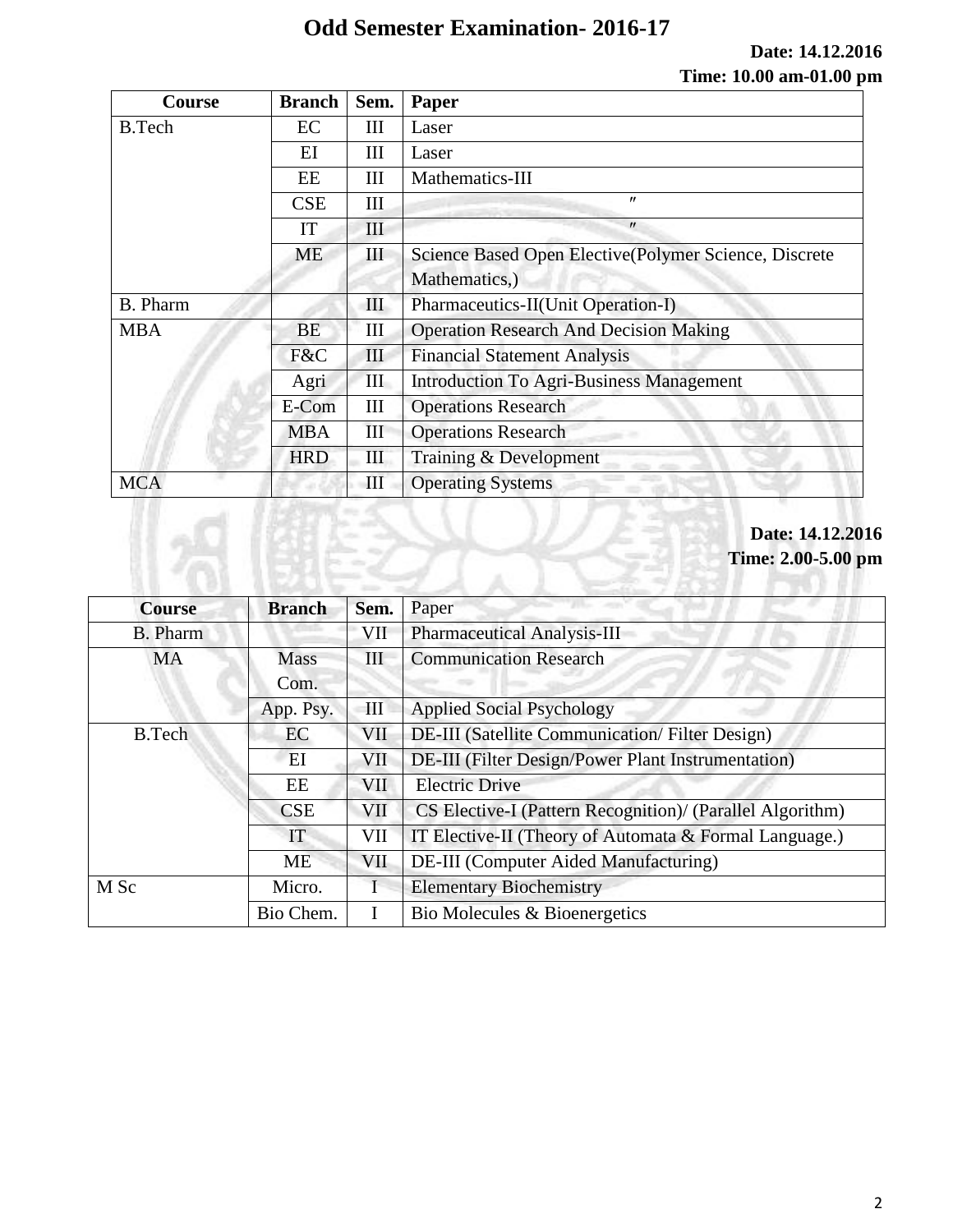**Date: 15.12.2016 Time: 10.00 am-01.00 pm**

| Course          | <b>Branch</b> | Sem. | Paper                                |
|-----------------|---------------|------|--------------------------------------|
| B. Tech         | EC            |      | <b>Manufacturing Process</b>         |
|                 | EI            |      | ,,                                   |
|                 | EE            |      | ,,                                   |
|                 | <b>CSE</b>    |      | <b>Engineering Mechanics</b>         |
|                 | IT            |      | , ,                                  |
|                 | <b>ME</b>     |      | , ,                                  |
| <b>B.</b> Pharm |               |      | Pharmaceutical Chemistry-I(Inorganic |
|                 |               |      | <b>Pharm Chemistry</b> )             |
| <b>MBA</b>      | <b>BE</b>     |      | Computer applications                |
|                 | F&C           | I    | Computer applications                |
|                 | Agri          |      | Computer applications                |
|                 | E-Com         |      | Computer applications                |
|                 | <b>MBA</b>    |      | Computer applications                |
|                 | <b>HRD</b>    |      | <b>Computer applications</b>         |

## **Date: 15.12.2016 Time: 2.00-5.00 pm**

|               |               |             | Date: 1<br><b>Time: 2.0</b>         |
|---------------|---------------|-------------|-------------------------------------|
| <b>Course</b> | <b>Branch</b> | Sem.        | Paper                               |
| <b>B.Tech</b> | EC            | V           | Microprocessors                     |
| EI<br>IT      |               | V           | $^{\prime\prime}$                   |
|               | EE            | $\mathbf V$ | Fundamentals of E.M. Theory         |
|               | <b>CSE</b>    | V           | <b>Operating System</b>             |
|               |               | V           | $^{\prime\prime}$                   |
|               | <b>ME</b>     | V           | Machine Design-I                    |
| B. Pharm      |               | V           | Pharmaceutics -V (Pharm technology) |
| <b>MA</b>     | Mass Com.     |             | Print media: Reporting & Editing    |
|               | App. Psy.     |             | Cognitive processes                 |
| <b>MCA</b>    |               | I           | Accounting & Financial Management   |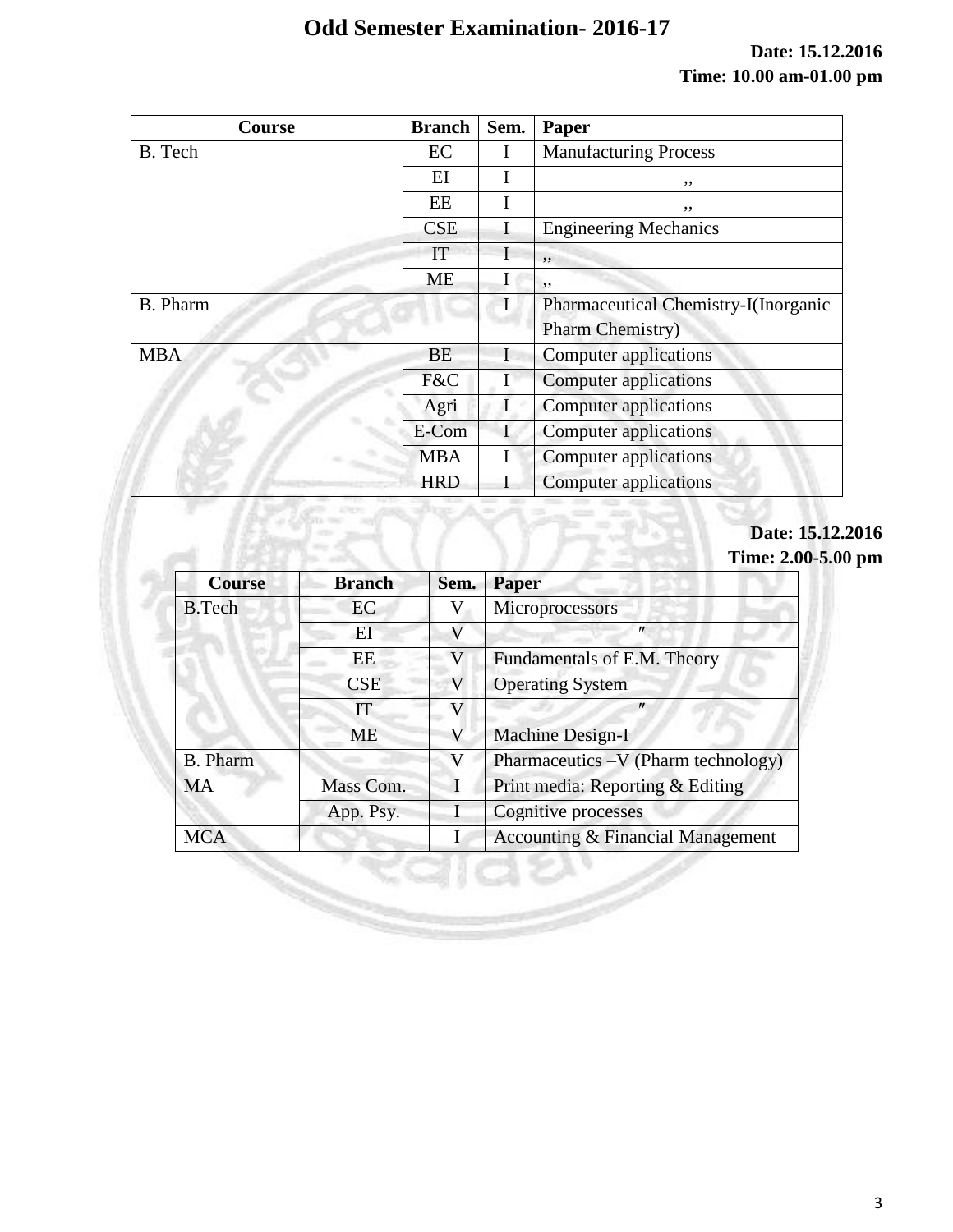## **Date: 16.12.2016 Time: 10.00 am-01.00 pm**

| <b>Course</b> | <b>Branch</b> | Sem.               | Paper                                     |
|---------------|---------------|--------------------|-------------------------------------------|
| <b>B.Tech</b> | EC            | Ш                  | <b>Industrial Psychology</b>              |
|               | $E$ I         | Ш                  | $^{\prime\prime}$                         |
|               | EE            | Ш                  | $^{\prime\prime}$                         |
|               | <b>CSE</b>    | $\mathop{\rm III}$ | <b>Industrial Sociology</b>               |
|               | IT            | Ш                  | $^{\prime\prime}$                         |
|               | <b>ME</b>     | III                | $^{\prime\prime}$                         |
| B. Pharm      |               | III                | Pharmaceutical Jurisprudence & Ethics     |
| <b>MBA</b>    | <b>BE</b>     | Ш                  | Project Appraisal And Investment Planning |
|               | F&C           | Ш                  | <b>Indian Financial System</b>            |
|               | Agri          | III                | Entrepreneurial Development & SSI         |
|               | E-Com         | III                | <b>Project Management</b>                 |
|               | <b>MBA</b>    | III                | Entrepreneurial Development & SSI         |
|               | <b>HRD</b>    | Ш                  | Managing Organizational Conflict & Stress |
| <b>MCA</b>    |               | Ш                  | Design & Analysis of Algorithm            |
| M.Sc          | Micro.        | $\mathbf{I}$       | Cell Biology & Virology                   |
|               | <b>Bio</b>    |                    | <b>Cell Biology</b>                       |
|               | Chem.         |                    |                                           |

# **Date: 16.12.2016**

**Time: 2.00-5.00 pm**

| <b>Course</b>   | <b>Branch</b>   | Sem.       | <b>Paper</b>                                        |
|-----------------|-----------------|------------|-----------------------------------------------------|
| <b>B.</b> Pharm |                 | VII        | <b>Pharmaceutics-VIII</b>                           |
| <b>MCA</b>      |                 | V          | Software Engineering                                |
| <b>MA</b>       | <b>Mass Com</b> | III        | Radio & TV Production                               |
|                 | App Psy         | III        | a) Psychotherapy                                    |
|                 |                 |            | b) Personnel Management and Industrial Relations    |
| B. Tech         | EC.             | VII        | <b>Quality Management</b>                           |
|                 | EI              | <b>VII</b> | <b>Quality Management</b>                           |
|                 | <b>EE</b>       | <b>VII</b> | DE-IV Power Station Practice/EHV AC & DC            |
|                 |                 |            | Transmission                                        |
|                 | <b>CSE</b>      | VII        | <b>OE-I</b> (Operation Research/Quality Management) |
|                 | IT              | VII        | $^{\prime\prime}$                                   |
|                 | <b>ME</b>       | VII        | <b>OE-I</b> (Entrepreneurship Development)          |
| M. SC           | Bio Tech        | Ш          | <b>Applied Molecular Biology</b>                    |
|                 | Micro.          | III        | <b>Industrial Microbiology</b>                      |
|                 | Bio             | III        | <b>Intermediary Metabolism</b>                      |
|                 | Chem.           |            |                                                     |
|                 | Env. Sc.        | Ш          | Instrumentation                                     |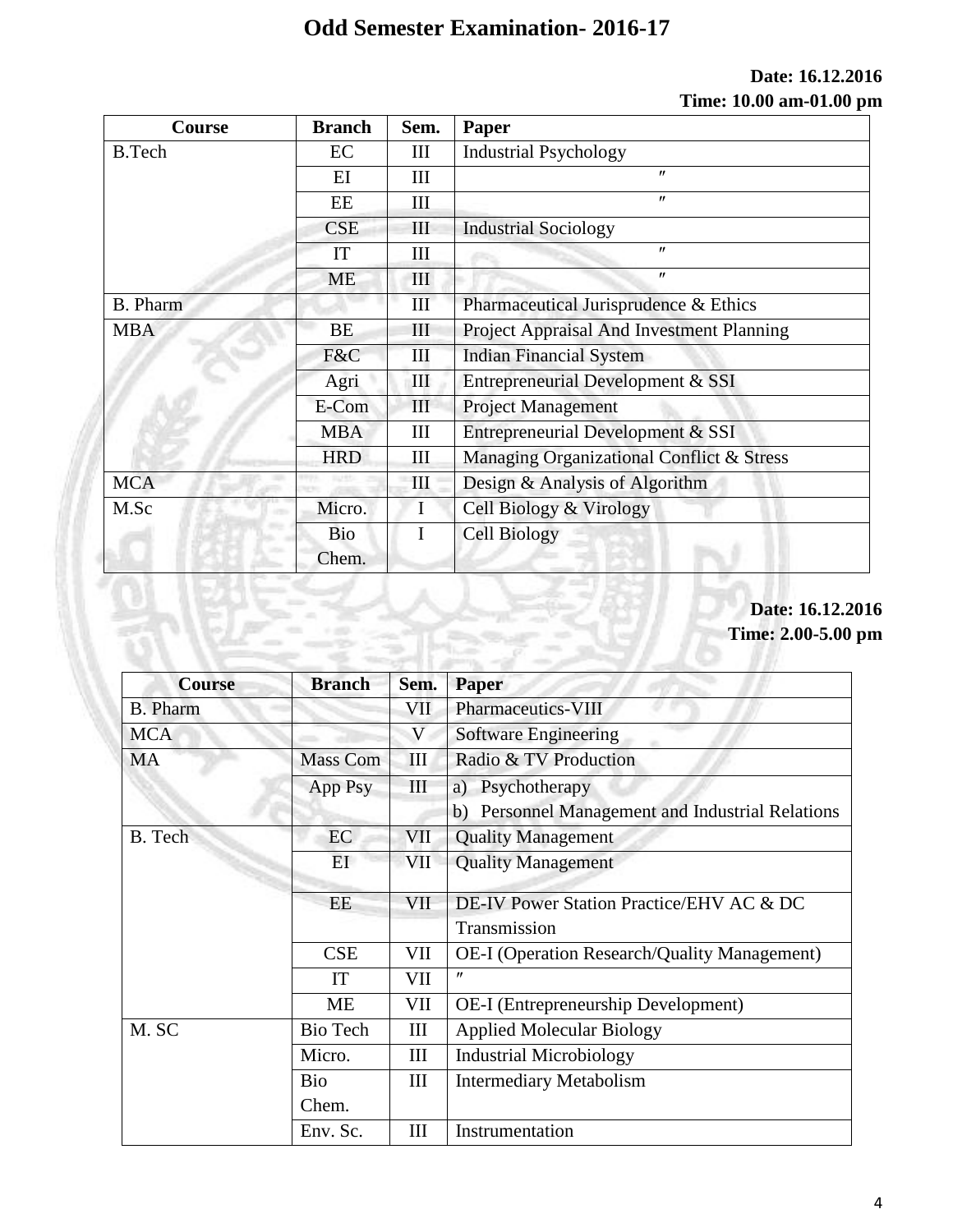## **Date: 17.12.2016 Time: 10.00 am-01.00 pm**

| Course          | <b>Branch</b> | Sem.         | Paper                       |
|-----------------|---------------|--------------|-----------------------------|
| <b>B.Tech</b>   | EC            | I            | Engg. Chemistry             |
|                 | ΕI            |              | "                           |
|                 | EE            |              | $^{\prime\prime}$           |
|                 | <b>CSE</b>    | I            | Environment & Ecology       |
|                 | IT            |              | $^{\prime\prime}$           |
|                 | <b>ME</b>     |              | $^{\prime\prime}$           |
| <b>B.</b> Pharm |               | $\mathbf{I}$ | Pharmaceutics-I(General     |
|                 |               |              | Pharmacy)                   |
| <b>MBA</b>      | <b>BE</b>     |              | Managerial economics        |
|                 | F&C           |              | Managerial economics        |
|                 | Agri          | I            | Managerial economics        |
|                 | E-Com         |              | Managerial economics        |
|                 | <b>MBA</b>    |              | Managerial economics        |
|                 | <b>HRD</b>    | I            | <b>Managerial Economics</b> |

**Date: 17.12.2016 Time: 2.00-5.00 pm**

| <b>Course</b>   | <b>Branch</b> | Sem. | <b>Paper</b>                                   |
|-----------------|---------------|------|------------------------------------------------|
| <b>B.Tech</b>   | EC            | V    | Control System-I                               |
|                 | EI            | V    |                                                |
|                 | EE            | V    | <b>Electromechanical Energy Conversion-II</b>  |
|                 | CSE           | V    | Design & Analysis of Algorithms                |
|                 | IT            | V    | ″                                              |
|                 | <b>ME</b>     | V    | Theory of Machine-I                            |
| <b>B.</b> Pharm |               | V    | Pharmacology-I                                 |
| <b>MCA</b>      |               |      | Computer Concepts and Programming in C         |
| <b>MA</b>       | Mass Com      | Τ    | <b>Science Communication</b>                   |
|                 | App Psy       |      | <b>Research Methods &amp; Basic Statistics</b> |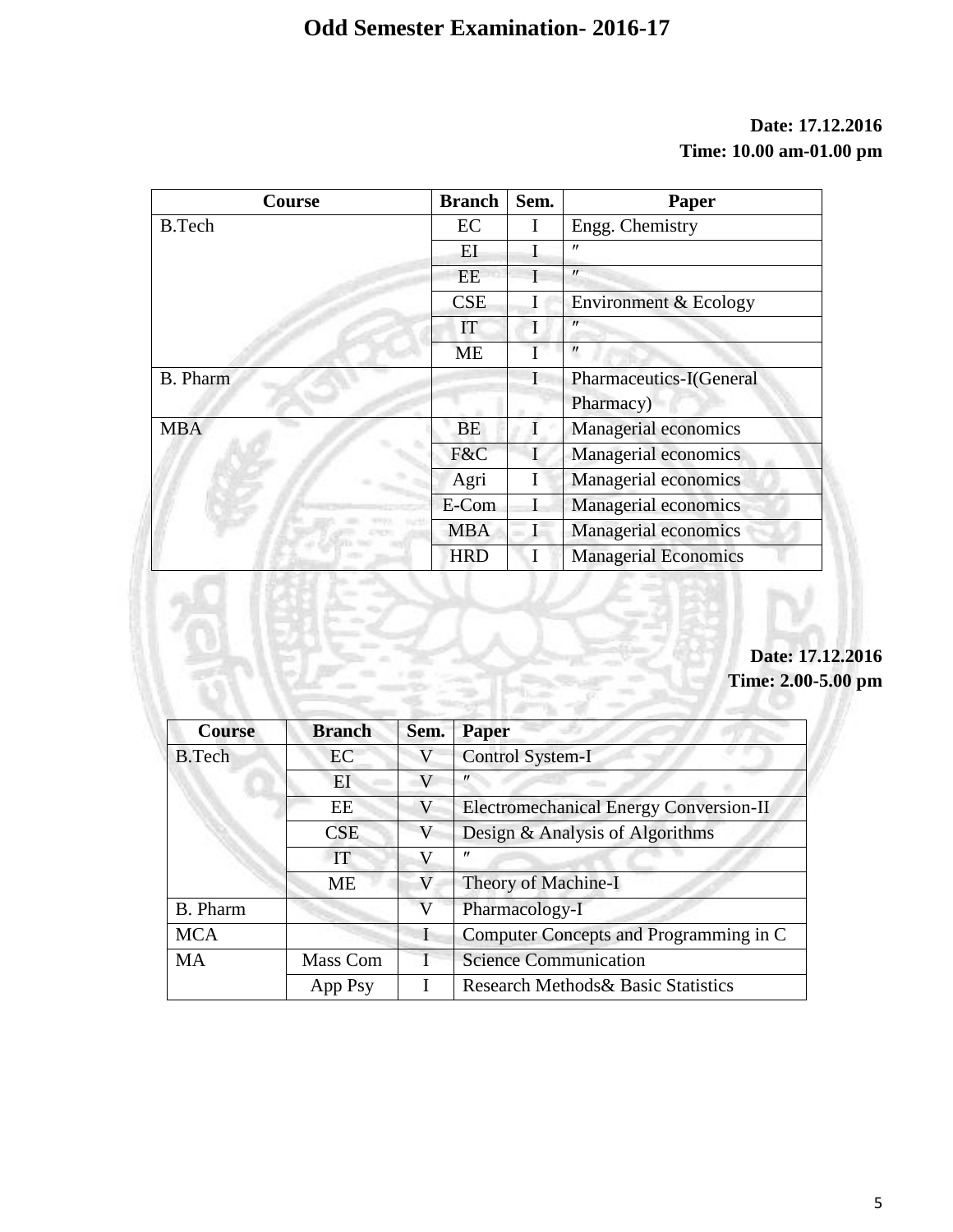## **Date: 18.12.2016 Time: 10.00 am-01.00 pm**

| Course        | <b>Branch</b> | Sem.               | Paper                                          |
|---------------|---------------|--------------------|------------------------------------------------|
| <b>B.Tech</b> | EC            | Ш                  | Fundamentals Of Network Analysis & Synthesis   |
|               | EI            | Ш                  | ″                                              |
|               | EE            | Ш                  | <b>Basic System Analysis</b>                   |
|               | CSE           | Ш                  | Data Structure Using C                         |
|               | IT            | Ш                  | $^{\prime\prime}$                              |
|               | <b>ME</b>     | Ш                  | <b>Fluid Mechanics</b>                         |
| B. Pharm      |               | Ш                  | Pharmacogonosy-I                               |
| <b>MBA</b>    | <b>BE</b>     | III                | <b>Rural Management And Entrepreneurship</b>   |
|               |               |                    | Development                                    |
|               | F&C           | III                | Financial Derivatives & Risk Management        |
|               | Agri          | Ш                  | Management Of Floriculture & Horticulture      |
|               | E-Com         | $\mathop{\rm III}$ | <b>Object Oriented Programming</b>             |
|               |               |                    | (A): Consumer Behavior & Marketing Research    |
|               | <b>MBA</b>    | Ш                  | (B): Security Analysis & Investment Management |
|               |               |                    | (C): Management Of Industrial Relation         |
|               | <b>HRD</b>    | III                | <b>Ethical Issues In Management</b>            |
| <b>MCA</b>    |               | Ш                  | Data Base Management System                    |

## **Date: 18.12.2016 Time: 2.00-5.00 pm**

| <b>Course</b>   | <b>Branch</b>  | Sem.       | Paper                                            |
|-----------------|----------------|------------|--------------------------------------------------|
| <b>B.Tech</b>   | EC             | VII        | <b>Very Large Scale Integrations</b>             |
|                 | EI             | VII        | Control System - II                              |
|                 | EE             | VII        | <b>Switch Gear Protection</b>                    |
|                 | <b>CSE</b>     | VII        | CS Elective-II (Data Mining & Data Warehousing)  |
|                 | IT             | VII        | IT Elective-III (Data Mining & Data Warehousing) |
|                 | ME             | <b>VII</b> | <b>DE-IV</b> (Total Quality Management)          |
| <b>B.</b> Pharm |                | VII        | Pharmacology-III                                 |
| <b>MCA</b>      |                | V          | Elective                                         |
|                 |                |            | <b>Advanced Database Management Systems</b>      |
|                 |                |            | Artificial Intelligence                          |
|                 |                |            | Information Security and Cyber Laws<br>3.        |
| <b>MA</b>       | Mass Com       | III        | <b>Computer Application</b>                      |
|                 | App Psy        | III        | a) Clinical Counseling                           |
|                 |                |            | b) Behavioral Issues in Organizations            |
| M. Sc.          | <b>Biotech</b> | Ш          | <b>Industrial Microbiology</b>                   |
|                 | Env. Sc.       | Ш          | Natural Resources & Its Harnessing               |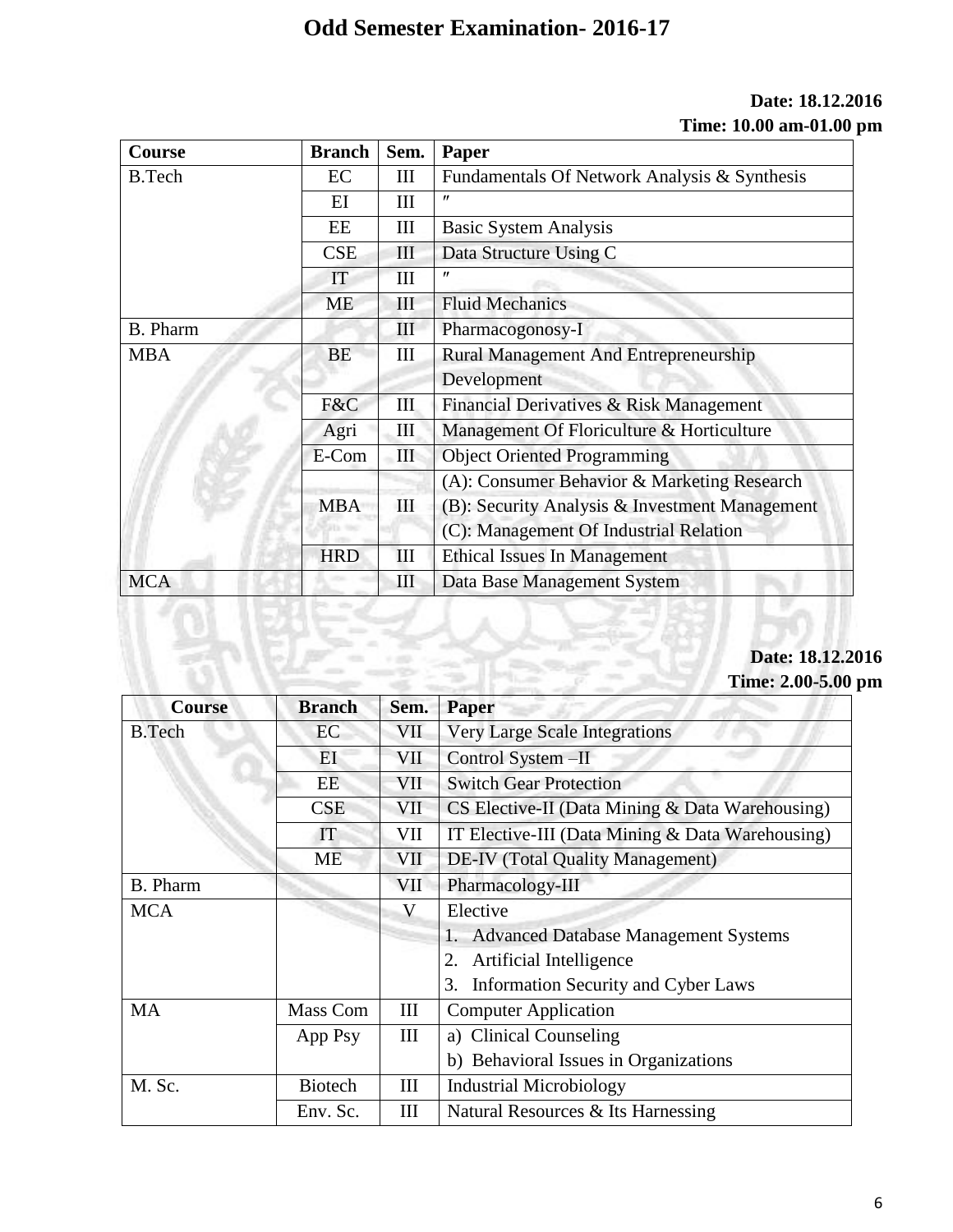## **Date: 19.12.2016 Time: 10.00 am-01.00 pm**

| Course        | <b>Branch</b> | Sem. | Paper                                    |
|---------------|---------------|------|------------------------------------------|
| <b>B.Tech</b> | EC            | I    | Engg. Physics-I                          |
|               | EI            | I    | $^{\prime\prime}$                        |
|               | EE            | I    | $^{\prime\prime}$                        |
|               | <b>CSE</b>    | T    | $^{\prime\prime}$                        |
|               | IT            |      | $^{\prime\prime}$                        |
|               | <b>ME</b>     | I    | $^{\prime\prime}$                        |
| <b>MBA</b>    | <b>BE</b>     | T    | <b>Accounting and Financial Analysis</b> |
|               | F&C           | I    | <b>Accounting and Financial Analysis</b> |
|               | Agri          |      | <b>Accounting and Financial Analysis</b> |
|               | E-Com         |      | <b>Accounting and Financial Analysis</b> |
|               | <b>MBA</b>    |      | <b>Accounting and Financial Analysis</b> |
|               | <b>HRD</b>    |      | <b>Accounting and Financial Analysis</b> |

# **Date: 19.12.2016 Time: 2.00-5.00 pm**

| <b>Course</b>   | <b>Branch</b>   | Sem.         | <b>Paper</b>                           |
|-----------------|-----------------|--------------|----------------------------------------|
| <b>B.Tech</b>   | EC              |              | Principles of Communications           |
|                 | ЕI              | V            | <b>Fluid Mechanics</b>                 |
|                 | EE              | V            | <b>Elements of Power System</b>        |
|                 | <b>CSE</b>      | V            | <b>Computer Graphics</b>               |
|                 | IT              | V            | $^{\prime\prime}$                      |
|                 | <b>ME</b>       | V            | Heat & Mass Transfer                   |
| <b>B.</b> Pharm |                 | V            | Pharmaceutics-VI(Physical Pharmacy)    |
| <b>MCA</b>      |                 | $\mathbf{I}$ | <b>Organizational Behavior</b>         |
| <b>MA</b>       | <b>Mass Com</b> |              | Electronic Media: Radio and Television |
| M. Sc.          | <b>Biotech</b>  |              | <b>Cell Biology</b>                    |
|                 | Micro.          |              | <b>Basic Microbiology</b>              |
|                 | Env. Sc.        |              | Eco System Dynamics                    |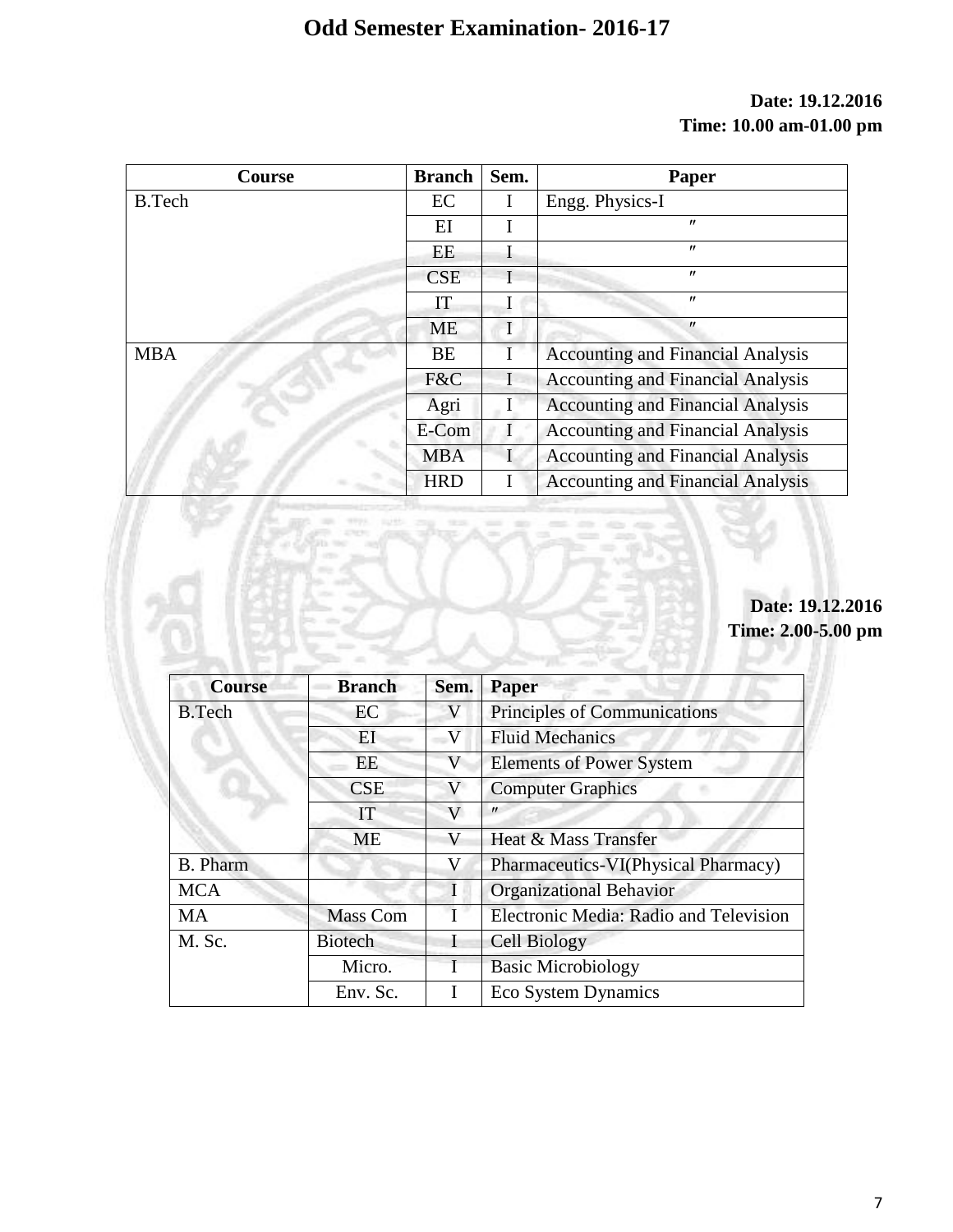#### **Date: 20.12.2016 Time: 10.00 am-01.00 pm**

| <b>Course</b>   | <b>Branch</b> | Sem.               | Paper                                              |
|-----------------|---------------|--------------------|----------------------------------------------------|
| <b>B.Tech</b>   | EC            | Ш                  | <b>Digital Electronics</b>                         |
|                 | ΕI            | Ш                  | $^{\prime\prime}$                                  |
|                 | EE.           | III                | Electrical Measurement & Measuring Instruments     |
|                 | CSE           | III                | Digital Logic Design                               |
|                 | <b>IT</b>     | Ш                  | $^{\prime\prime}$                                  |
|                 | ME            | Ш                  | Material Science In Engineering                    |
| <b>B.</b> Pharm |               | Ш                  | Pharmaceutical Chemistry-III(Organic Chemistry-II) |
| <b>MBA</b>      | F&C           | III                | <b>Marketing Of Financial Services</b>             |
|                 | Agri          | Ш                  | Agricultural Marketing Systems & Models            |
|                 | E-Com         | $\mathop{\rm III}$ | Java Language & HTML                               |
|                 |               |                    | (A): International Marketing                       |
|                 | <b>MBA</b>    | Ш                  | (B): Corporate Taxation                            |
|                 |               |                    | (C): Legal Frame Work For HRM                      |
|                 | <b>HRD</b>    | III                | <b>Career And Performance Management</b>           |
| <b>MCA</b>      |               | Ш                  | Internet & Java Programming                        |

#### **Date: 20.12.2016 Time: 2.00-5.00 pm**

| <b>Course</b>   | <b>Branch</b>  | Sem. | <b>Paper</b>                              |
|-----------------|----------------|------|-------------------------------------------|
| <b>B.Tech</b>   | EC             | VII  | <b>Optical Fiber Communication</b>        |
|                 | EI             | VII  | <b>Telemetry Principles</b>               |
|                 | EE             | VII  | DE III-Power System Operation & Control / |
|                 |                |      | Neural Network & Fuzzy System             |
|                 | <b>CSE</b>     | VII  | <b>Digital Image Processing</b>           |
|                 | IT             | VII  | Artificial Intelligence                   |
|                 | <b>ME</b>      | VII  | <b>Computer Aided Design</b>              |
| <b>B.</b> Pharm |                | VII  | Pharmaceutical<br>chemistry-VI(Medicinal  |
|                 |                |      | Chemistry -III)                           |
| <b>MCA</b>      |                | V    | Dot Net Framework & C#                    |
| <b>MA</b>       | Mass Com       | Ш    | Media Management                          |
|                 | App Psy        | III  | <b>Community Psychology</b><br>a)         |
|                 |                |      | Training and Development<br>b)            |
| M. Sc.          | <b>Biotech</b> | III  | <b>Biostatistics</b>                      |
|                 |                |      | <b>Bioinformatics</b>                     |
|                 | Micro          | III  | Microbial Physiology & Metabolism         |
|                 | <b>Biochem</b> | III  | Physiology & Nutritional Biochemistry     |
|                 | Env. Sc.       | Ш    | Climatology & Meteorology                 |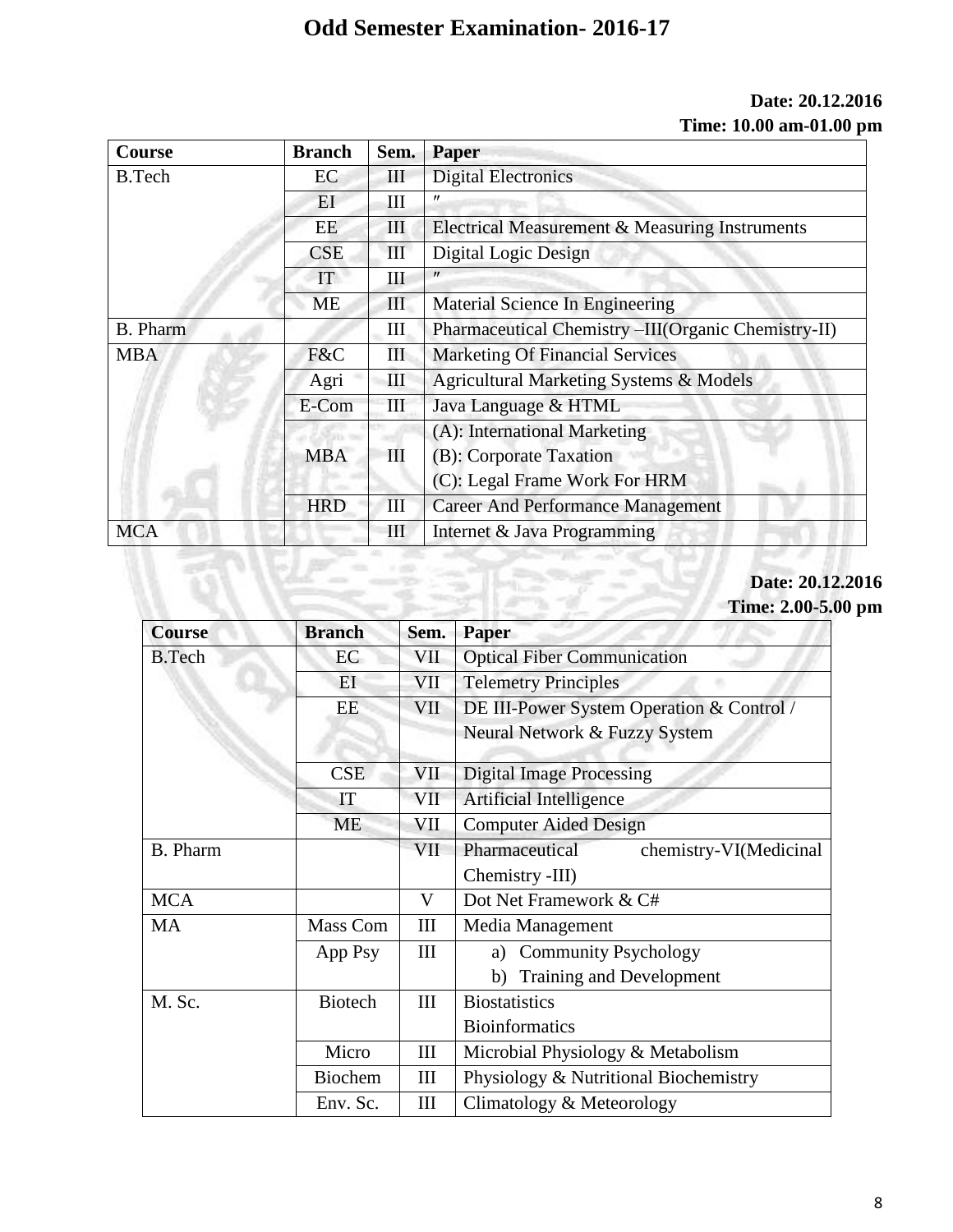## **Date: 21.12.2016 Time: 10.00 am-01.00 pm**

| <b>Course</b> | <b>Branch</b> | Sem. | Paper                               |
|---------------|---------------|------|-------------------------------------|
| <b>B.Tech</b> | EC            |      | Electronics Engg.                   |
|               | EI            |      | $^{\prime\prime}$                   |
|               | EE            | I    | $^{\prime\prime}$                   |
|               | <b>CSE</b>    |      | <b>Professional Communication</b>   |
|               | IT            |      | $^{\prime\prime}$                   |
|               | <b>ME</b>     |      | $^{\prime\prime}$                   |
| B. Pharm      |               |      | <b>Computer Fundamentals</b>        |
|               |               |      | <b>Old Course: Professional</b>     |
|               |               |      | Communication-I                     |
| <b>MBA</b>    | <b>BE</b>     |      | <b>Communication Management</b>     |
|               | F&C           |      | <b>Communication Management</b>     |
|               | Agri          |      | <b>Communication Management</b>     |
|               | E-Com         |      | <b>Communication Management</b>     |
|               | <b>MBA</b>    |      | <b>Communication Management</b>     |
|               | <b>HRD</b>    |      | <b>Communication for Management</b> |

## **Date: 21.12.2016 Time: 2.00-5.00 pm**

| <b>Course</b>   | <b>Branch</b>   | Sem. | <b>Paper</b>                        |
|-----------------|-----------------|------|-------------------------------------|
| <b>B.Tech</b>   | EC              |      | <b>Integrated Circuits</b>          |
|                 | EI              | V    | $^{\prime\prime}$                   |
|                 | EE              | V    | <b>Control System</b>               |
|                 | <b>CSE</b>      | V    | <b>Object Oriented Techniques</b>   |
|                 | IT              | V    | E-Commerce                          |
|                 | <b>ME</b>       | V    | <b>Manufacturing Science-II</b>     |
| <b>B.</b> Pharm |                 | V    | <b>Pharmaceutical Chemistry-V</b>   |
| <b>MCA</b>      |                 |      | <b>Discrete Mathematics</b>         |
| <b>MA</b>       | <b>Mass Com</b> | I    | Principles of Communications        |
|                 | App Psy         |      | <b>Fields of Applied Psychology</b> |
| M. Sc.          | <b>Bio Tech</b> | T    | Genetics & Molecular Biology        |
|                 | Bio Chem.       | I    | <b>Elements Of Microbiology</b>     |
|                 | Env. Sc.        |      | <b>Environmental Chemistry</b>      |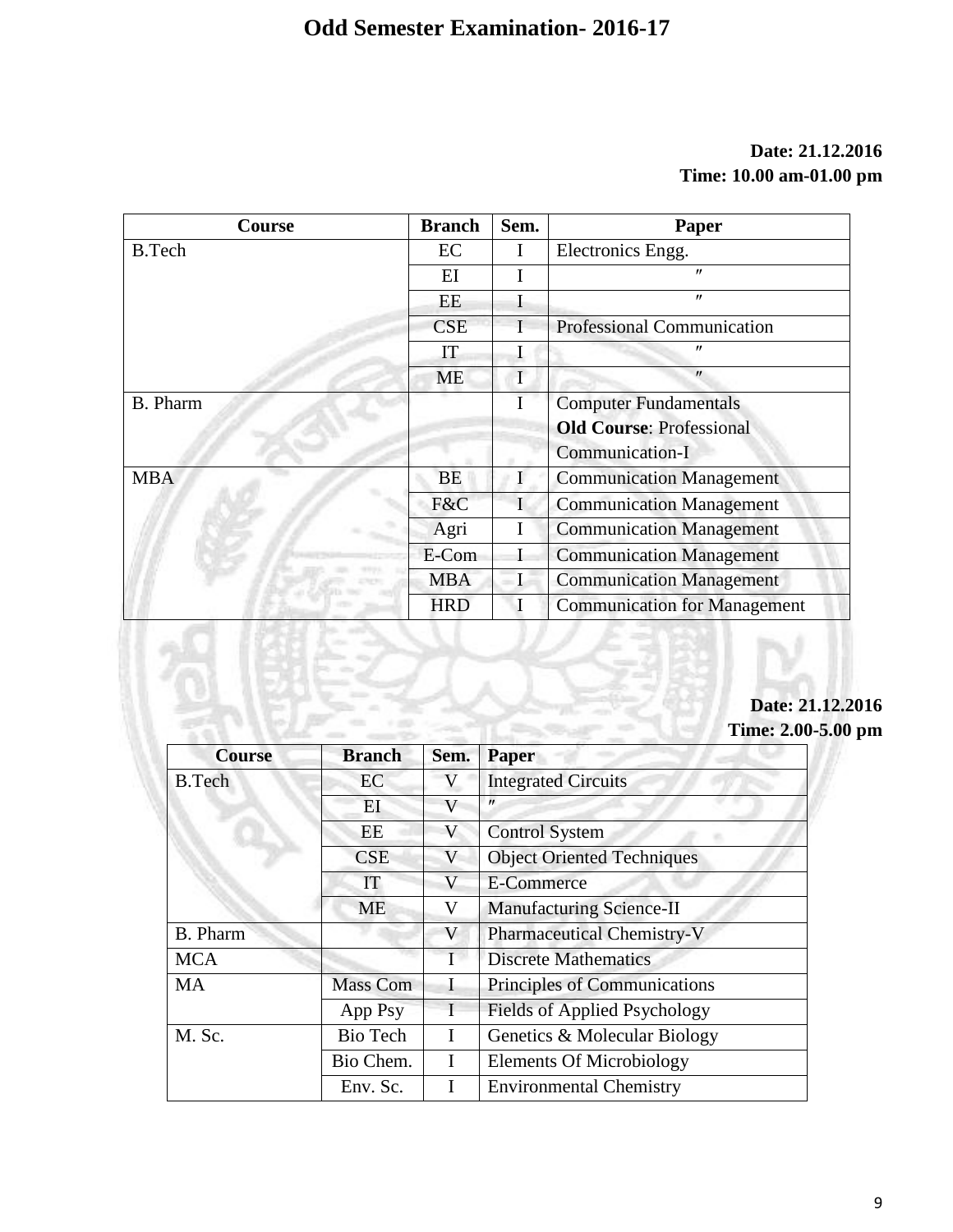## **Date: 22.12.2016 Time: 10.00 am-01.00 pm**

| Course          | <b>Branch</b> | Sem. | Paper                                         |
|-----------------|---------------|------|-----------------------------------------------|
| B. Tech         | EC            | Ш    | <b>Electromagnetic Field Theory</b>           |
|                 | EI            | III  |                                               |
|                 | EE            | Ш    | Analog & Digital Electronics                  |
|                 | <b>CSE</b>    | III  | IT Infrastructure and its Management          |
|                 | IT            | III  | $^{\prime\prime}$                             |
|                 | <b>ME</b>     | Ш    | <b>Strength of Materials</b>                  |
| <b>B.</b> Pharm |               | Ш    | Pharmaceutics-III(Community Pharmacy)         |
| <b>MBA</b>      | <b>BE</b>     | Ш    | <b>International Finance</b>                  |
|                 |               |      |                                               |
|                 | F&C           | III  | <b>Investment Management</b>                  |
|                 | Agri          | Ш    | <b>Farm Management</b>                        |
|                 | E-Com         | III  | Web Publishing & Hosting                      |
|                 |               |      | (A): Advertising $&$ Sales Management         |
|                 | <b>MBA</b>    | III  | (B): International Financial Management       |
|                 |               |      | (C): Management Training & Development        |
|                 | <b>HRD</b>    | III  | <b>Strategic Human Resource Development</b>   |
| <b>MCA</b>      |               | Ш    | <b>Computer based Optimization Techniques</b> |

**Date: 22.12.2016 Time: 2.00-5.00 pm**

| <b>Course</b>   | <b>Branch</b> | Sem. | <b>Paper</b>                          |
|-----------------|---------------|------|---------------------------------------|
| <b>B.Tech</b>   | EC            | VII  | Data Communication & Network          |
|                 | EI            | VII  | <b>Digital Measurement Techniques</b> |
|                 | EE            | VII  | <b>OE-I</b> (Operation                |
|                 |               |      | Research/Introduction to Bio          |
|                 |               |      | <b>Technology/Quality Management)</b> |
|                 | <b>CSE</b>    | VII  | <b>Distributed Systems</b>            |
|                 | IT            | VII  | Cryptography & Network Security       |
|                 | <b>ME</b>     | VII  | <b>Automobile Engineering</b>         |
| <b>B.</b> Pharm |               | VII  | Pharmacogonosy-IV                     |
| <b>MCA</b>      |               | V    | Elective:                             |
|                 |               |      | Mobile Computing<br>a)                |
|                 |               |      | <b>Pattern Recognition</b>            |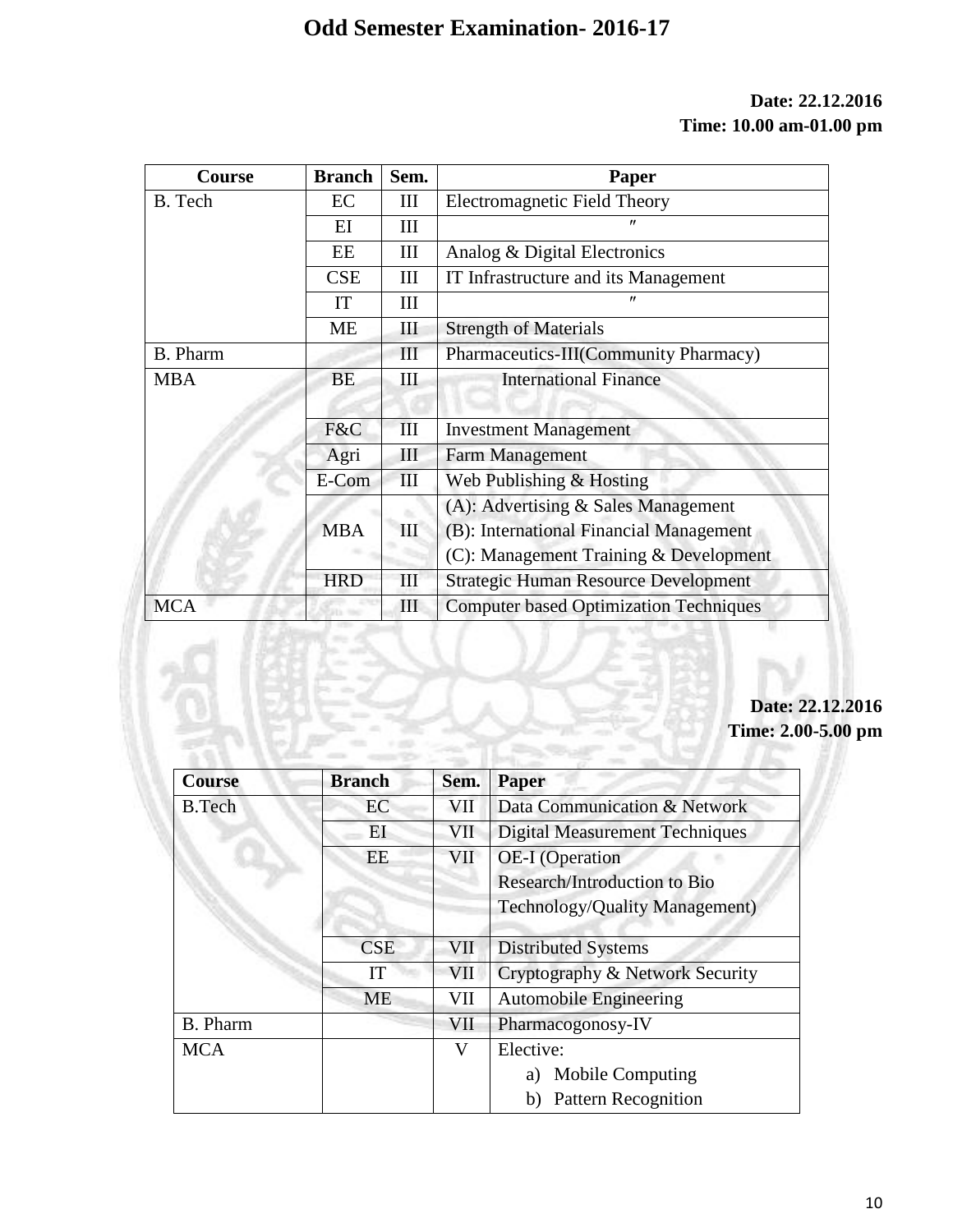## **Date: 23.12.2016 Time: 10.00 am-01.00 pm**

| Course          | <b>Branch</b> | Sem.         | Paper                            |
|-----------------|---------------|--------------|----------------------------------|
| B. Tech         | EC            | $\mathbf{I}$ | Mathematics-I                    |
|                 | EI            |              | Mathematics-I                    |
|                 | EE            |              | Mathematics-I                    |
|                 | <b>CSE</b>    |              | Mathematics-I                    |
|                 | IT            |              | Mathematics-I                    |
|                 | <b>ME</b>     |              | Mathematics-I                    |
| <b>B.</b> Pharm |               | $\mathbf I$  | <b>Pharmaceutical Analysis-I</b> |
| <b>MBA</b>      | BE            |              | <b>Business environment</b>      |
|                 | F&C           |              | <b>Business environment</b>      |
|                 | Agri          |              | <b>Business environment</b>      |
|                 | E-Com         | н            | <b>Business environment</b>      |
|                 | <b>MBA</b>    |              | <b>Business environment</b>      |
|                 | <b>HRD</b>    |              | <b>Business environment</b>      |

**Date: 23.12.2016 Time: 2.00-5.00 pm**

| <b>Course</b> | <b>Branch</b>  | Sem. | <b>Paper</b>                     |
|---------------|----------------|------|----------------------------------|
| B. Tech       | EC             |      | Engg. & Managerial Economics     |
|               | E <sub>I</sub> |      | "                                |
|               | EE             | G 7  | $^{\prime\prime}$                |
|               | CSE            |      | $^{\prime\prime}$                |
|               | IT             |      | $^{\prime\prime}$                |
|               | ME             |      | $^{\prime\prime}$                |
| M. Sc.        | <b>Biotech</b> |      | Biochemistry                     |
|               | Env. Sc.       |      | <b>Environmental Geosciences</b> |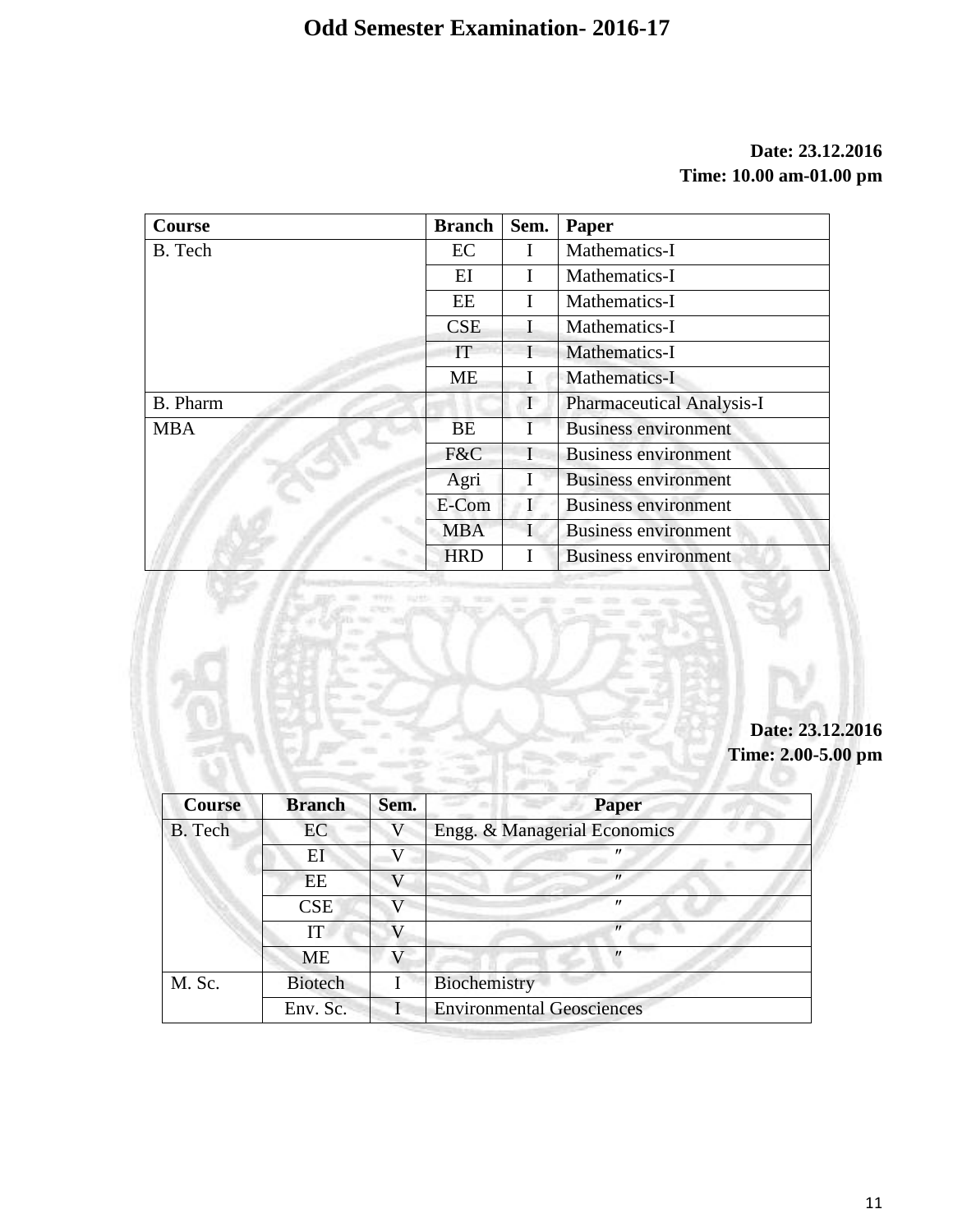## **Date: 24.12.2016 Time: 10.00 am-01.00 pm**

| Course          | <b>Branch</b> | Sem. | Paper                                      |
|-----------------|---------------|------|--------------------------------------------|
| B. Tech         | EC            | Ш    | <b>Fundamentals of Electronics Devices</b> |
|                 | EI            | Ш    | $^{\prime\prime}$                          |
|                 | EE            | III  | Thermal & Hydraulic Machines               |
|                 | <b>CSE</b>    | Ш    | <b>Discrete Mathematical Structures</b>    |
|                 | IT            | III  | <b>Object Oriented Systems</b>             |
|                 | <b>ME</b>     | Ш    | Thermodynamics                             |
| <b>B.</b> Pharm |               | III  | Anatomy, Physiology &                      |
|                 |               |      | Pathophysiology-III                        |
| <b>MBA</b>      | <b>BE</b>     | III  | International Economics & trade Policy     |
|                 | F&C           | III  | Entrepreneurship & Small Business          |
|                 |               |      | Management                                 |
|                 | Agri          | III  | <b>Strategic Management</b>                |
|                 | E-Com         | III  | <b>Strategic Management</b>                |
|                 | <b>MBA</b>    | Ш    | <b>Strategic Management</b>                |
|                 | <b>HRD</b>    | III  | Entrepreneurship                           |
| <b>MCA</b>      |               | V    | Web Technology                             |

## **Date: 24.12.2016 Time: 2.00-5.00 pm**

| M. SC.     | <b>Bio Tech</b> | III | <b>Environmental Biotechnology</b>         |
|------------|-----------------|-----|--------------------------------------------|
|            | Micro.          | Ш   | <b>Bioprocess Technology</b>               |
|            | Bio Chem.       | Ш   | <b>Advanced Enzymology</b>                 |
|            | Env. Sc.        |     | Eco Conservation & Sustainable Development |
| <b>MBA</b> | Agri            | Ш   | <b>Case Test</b>                           |
|            | E-Com           | Ш   | <b>Case Test</b>                           |
|            | <b>MBA</b>      |     | <b>Case Test</b>                           |

 $3072$